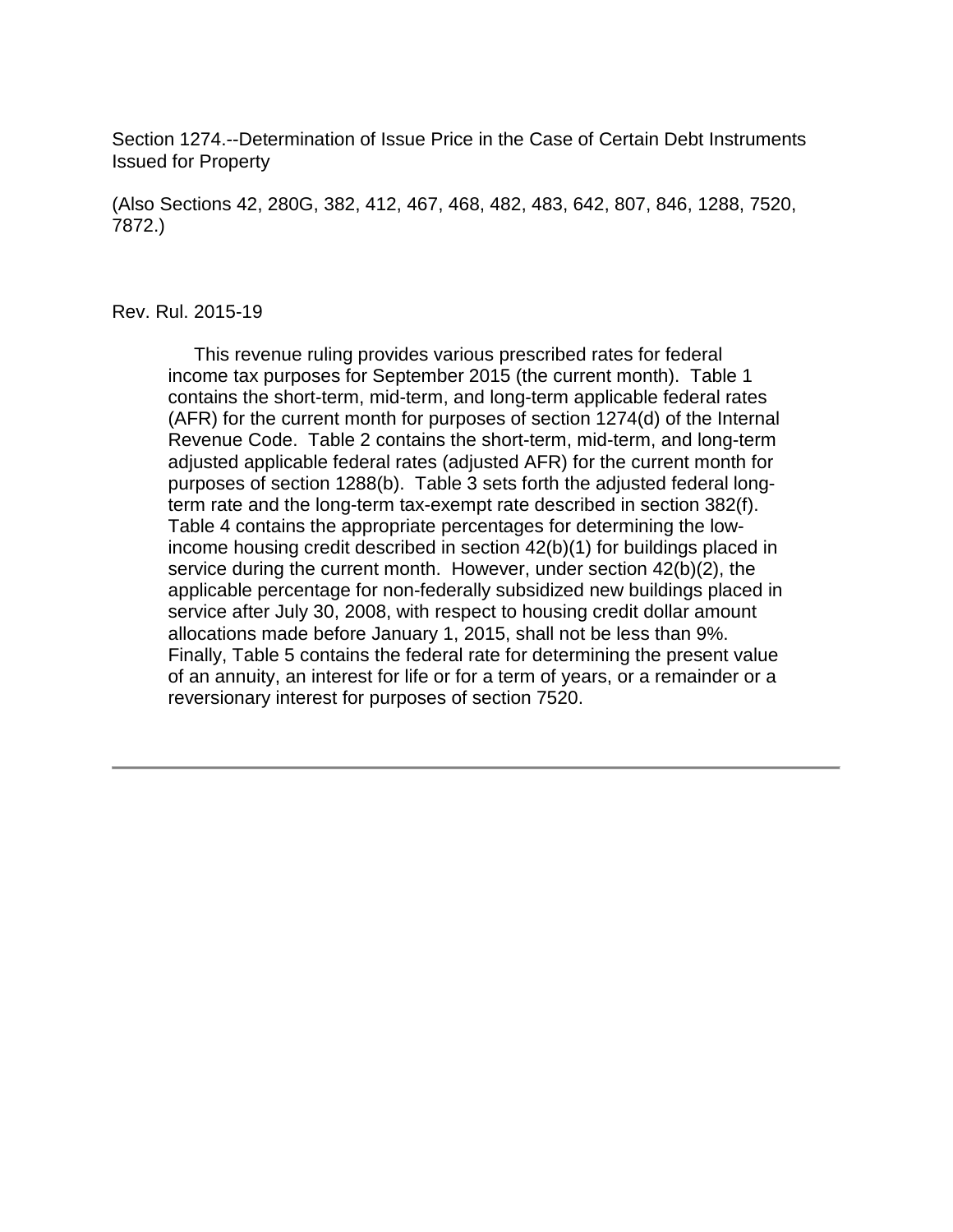## REV. RUL. 2015-19 TABLE 1

# Applicable Federal Rates (AFR) for September 2015

|            | <b>Period for Compounding</b> |            |                  |                |  |  |
|------------|-------------------------------|------------|------------------|----------------|--|--|
|            | Annual                        | Semiannual | <b>Quarterly</b> | <b>Monthly</b> |  |  |
|            | Short-term                    |            |                  |                |  |  |
|            |                               |            |                  |                |  |  |
| <b>AFR</b> | .54%                          | .54%       | .54%             | .54%           |  |  |
| 110% AFR   | .59%                          | .59%       | .59%             | .59%           |  |  |
| 120% AFR   | .65%                          | .65%       | .65%             | .65%           |  |  |
| 130% AFR   | .70%                          | .70%       | .70%             | .70%           |  |  |
|            | Mid-term                      |            |                  |                |  |  |
|            |                               |            |                  |                |  |  |
| <b>AFR</b> | 1.77%                         | 1.76%      | 1.76%            | 1.75%          |  |  |
| 110% AFR   | 1.95%                         | 1.94%      | 1.94%            | 1.93%          |  |  |
| 120% AFR   | 2.12%                         | 2.11%      | 2.10%            | 2.10%          |  |  |
| 130% AFR   | 2.30%                         | 2.29%      | 2.28%            | 2.28%          |  |  |
| 150% AFR   | 2.66%                         | 2.64%      | 2.63%            | 2.63%          |  |  |
| 175% AFR   | 3.10%                         | 3.08%      | 3.07%            | 3.06%          |  |  |
|            | Long-term                     |            |                  |                |  |  |
| <b>AFR</b> | 2.64%                         | 2.62%      | 2.61%            | 2.61%          |  |  |
| 110% AFR   | 2.90%                         | 2.88%      | 2.87%            | 2.86%          |  |  |
| 120% AFR   | 3.16%                         | 3.14%      | 3.13%            | 3.12%          |  |  |
| 130% AFR   | 3.44%                         | 3.41%      | 3.40%            | 3.39%          |  |  |
|            |                               |            |                  |                |  |  |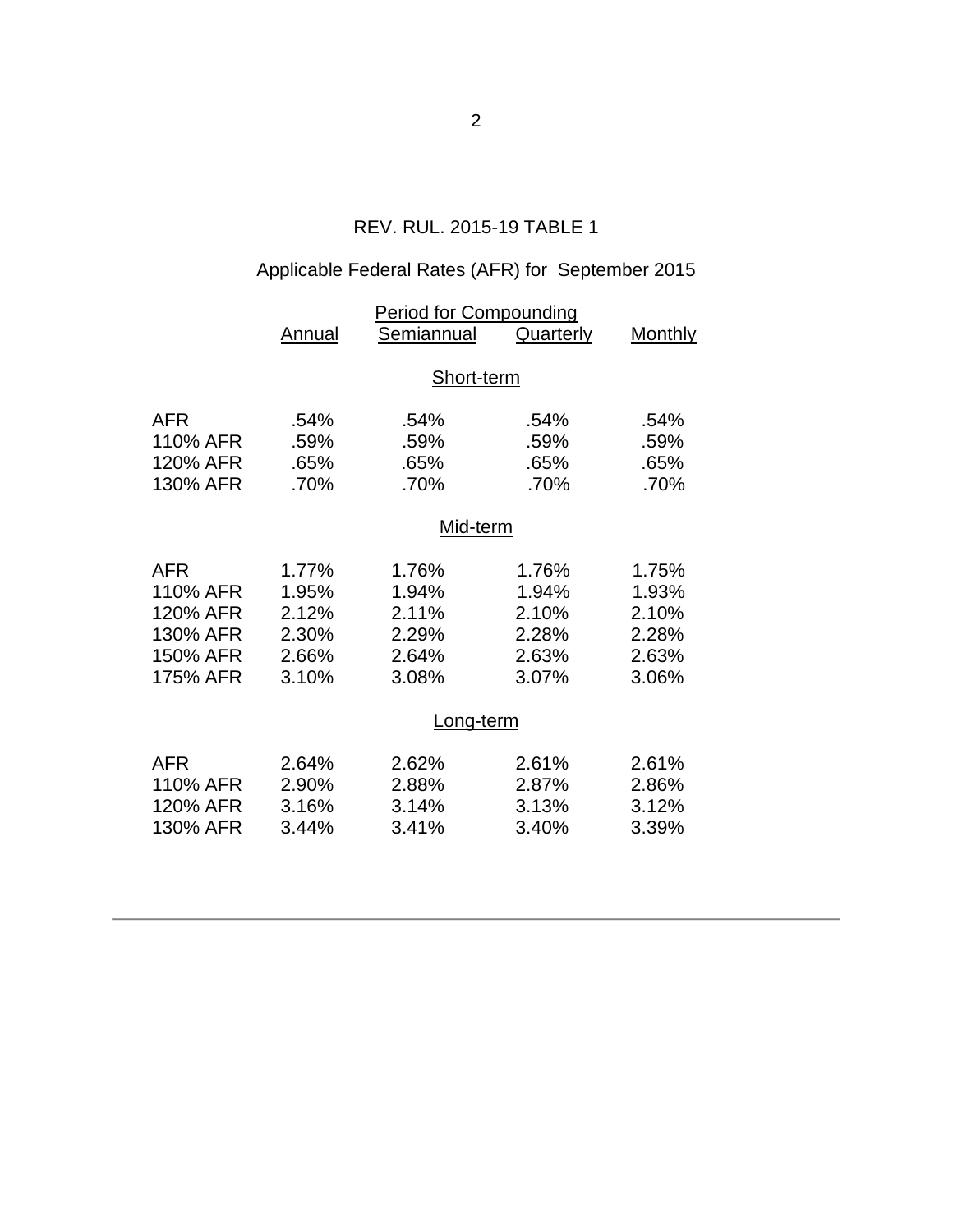## REV. RUL. 2015-19 TABLE 2

## Adjusted AFR for September 2015

| <b>Period for Compounding</b> |        |            |           |         |  |  |
|-------------------------------|--------|------------|-----------|---------|--|--|
|                               | Annual | Semiannual | Quarterly | Monthly |  |  |
| Short-term<br>adjusted AFR    | .45%   | .45%       | .45%      | .45%    |  |  |
| Mid-term<br>adjusted AFR      | 1.52%  | 1.51%      | 1.51%     | 1.51%   |  |  |
| Long-term<br>adjusted AFR     | 2.64%  | 2.62%      | 2.61%     | 2.61%   |  |  |

## REV. RUL. 2015-19 TABLE 3

# Rates Under Section 382 for September 2015

| Adjusted federal long-term rate for the current month                                                                                                                                | 2.64% |
|--------------------------------------------------------------------------------------------------------------------------------------------------------------------------------------|-------|
| Long-term tax-exempt rate for ownership changes during the<br>current month (the highest of the adjusted federal long-term<br>rates for the current month and the prior two months.) | 2.82% |